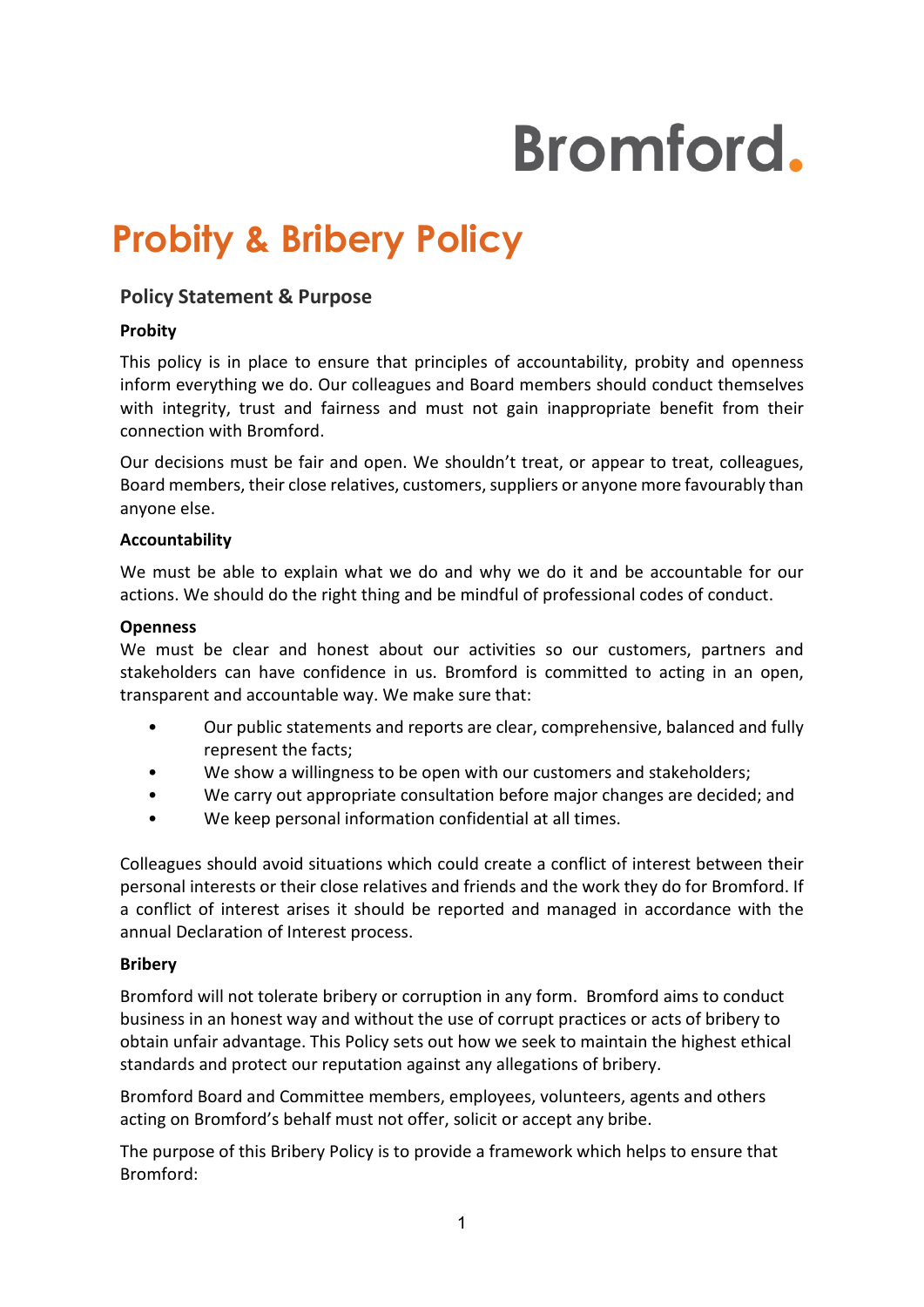- Takes appropriate measures to deter Bribery;
- Maintains necessary procedures to detect Bribery;
- Investigates all instances of suspected Bribery; and
- Encourages colleagues to report any suspicion of Bribery

Some parts of Bromford, such as those dealing with assets and development, have a higher risk exposure to bribery in relation to negotiations with suppliers and contractors. Colleagues working within this business area must be cautious when dealing with third parties and representatives.

Where Bromford discovers bribery has taken place, it would be brought to the attention of the Fraud and Financial Crime Specialist to be investigated internally. If there are grounds to believe an offence has been committed, this will then be escalated and, if necessary, a full disclosure made to the Serious Fraud Office.

### **Scope**

The principles and terms within this document apply to colleagues and Board members within Bromford.

References to the Board in this document are as defined in the Governance Framework as the coterminous board acting as the board of each Group RP entity.

Bromford operates a coterminous Board across each of the Registered Providers. With the exception of two identified board members, each Non-Executive Director is a Director and Member of:

- Bromford Housing Group Ltd
- Bromford Home Ownership Ltd
- Bromford Housing Association Ltd
- Merlin Housing Society Ltd

A part of our approach to conflict management, there will always be two individuals who are not shared with Bromford Home Ownership and who sit as board members of the other three entities only.

# **Reference Documents**

This policy is published on the Hub.

Additional guidance, related policies and procedures:

| <b>List of Referenced Documents</b>     |
|-----------------------------------------|
| <b>Financial Standing Orders</b>        |
| Governance Framework                    |
| <b>Group Delegation Framework</b>       |
| Lettings Policy                         |
| <b>Gifts &amp; Hospitality Process</b>  |
| <b>Declarations of Interest Process</b> |
| Colleagues who are customers Process    |
| <b>Procurement Policy</b>               |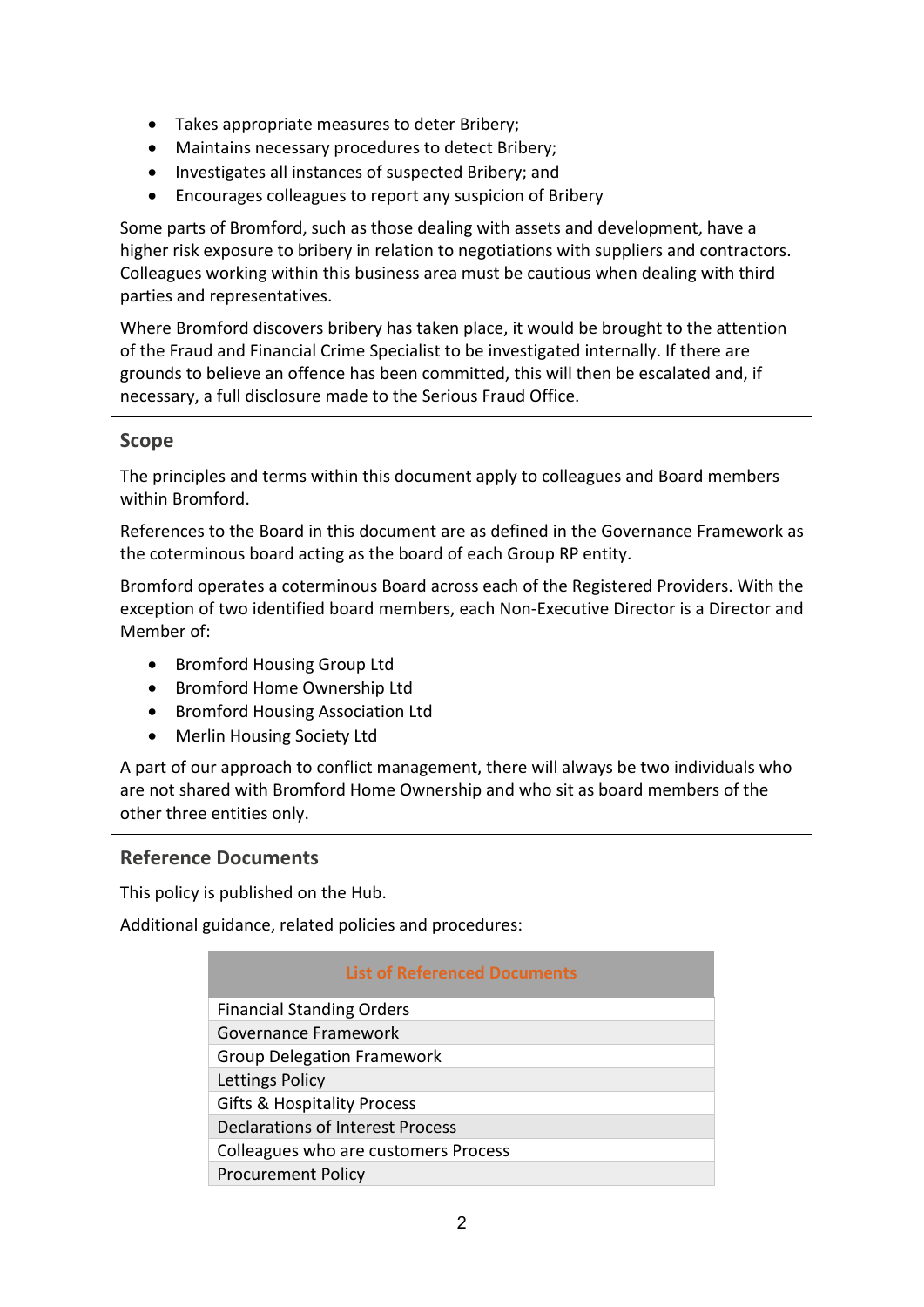| <b>Recruitment Policy</b>                 |  |
|-------------------------------------------|--|
| <b>Executive Remuneration Policy</b>      |  |
| Rules (of BHG and subsidiaries)           |  |
| UK Corporate Governance Code              |  |
| <b>Group Conflicts of Interest Policy</b> |  |

#### **Legislative Requirements**

By following this policy, colleagues make sure that Bromford:

- Complies with legislation (s.122 of the Housing & Regeneration Act 2008 & the Bribery Act 2010)
	- o Bribery Act 2010
	- o [Housing & Regeneration Act 2008](http://www.legislation.gov.uk/ukpga/2008/17/contents)
	- o [Public Interest Disclosure Act 1998](http://www.legislation.gov.uk/ukpga/1998/23/contents)
- Complies with regulatory requirements
- Meets best practice and, where applicable, charity law principles

#### **Bribery**

This policy relates to actual or attempted acts of bribery. Under the Bribery Act 2010 it is a criminal offence for a person to

- offer, promise or give a bribe;
- request, agree to receive or accept a bribe.

It is also an offence for an organisation to fail to prevent bribery.

#### **Responsibilities**

For queries about this policy please contact the Governance, Risk and Assurance Team.

**The Board** and Executive has overall responsibility for this policy and are responsible for setting a rigorous and visible example of probity and conduct for colleagues.

Board members have a duty to make sure that Bromford's assets are kept safe and used appropriately.

The Directors, the Chief Executive, the Audit and Risk Committee and the Board can authorise exceptions as per the Policy Principles section.

**Leaders are responsible for** engaging with their team to:

- Implement and maintain the processes and procedures;
- Ensure that their people are aware of their responsibilities and receive appropriate training.

#### **All colleagues are responsible for:**

- Carrying out their work in line with this policy and associated procedures;
- Applying our values and behaviours in everything they do;
- Informing your line manager or the Governance, Risk and Assurance Team of all gifts and hospitality offerings.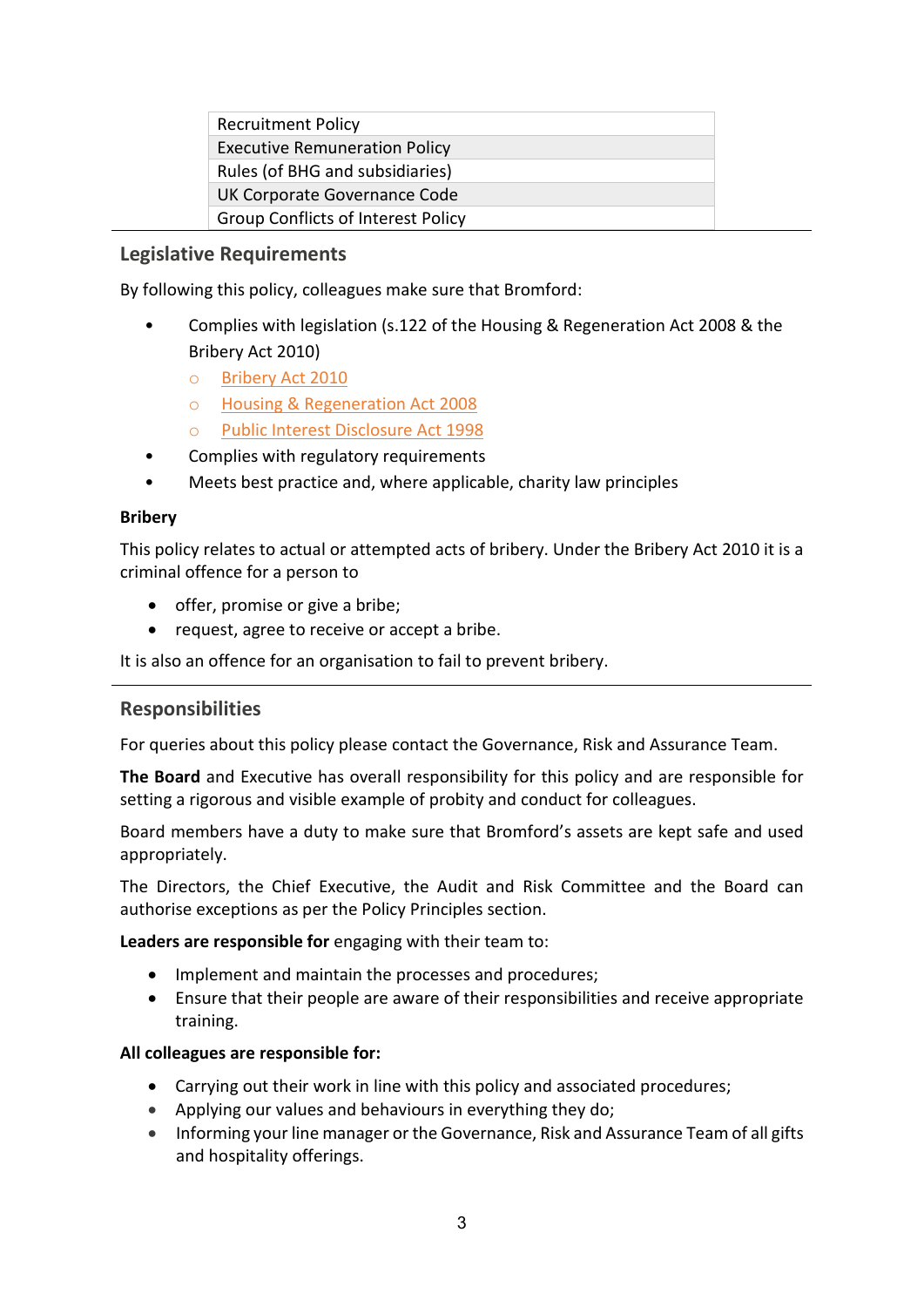# **Conflict of Interest**

This section applies to Bromford colleagues and board members. However, the Group Conflicts of Interest Policy sets out in more detail how Board members should identify and manage conflicts.

Colleagues should act impartially and shouldn't be influenced by social or business relationships. They shouldn't use their role at Bromford to further their own interests.

Where a colleague's private interests conflict (or could potentially conflict) with the work they do at Bromford the colleague should declare it. Colleagues who are also a resident of Bromford should be aware of the potential conflicts of interest which may arise from this situation. Take extra care not to do anything at work or in your personal life which might look as if your integrity has been compromised.

All colleagues, board members and Committee Advisors will be asked to make an annual declaration of interest but additional declarations of interest can be made at any time to their Leader or the Governance, Risk and Assurance Team. The process will be manged in accordance with the **Declarations of Interest Process**.

All board members, committee members and Colleagues must advise the Governance Risk and Assurance Team about any directorships or other significant positions of responsibility they have outside Bromford, including those of their close relatives or friends. This includes positions held elsewhere in the housing sector or connections they might have with organisations who have contracts with Bromford for example, where you are a board member or committee member of another social housing landlord or voluntary agency.

All conflicts (or potential conflicts) will be recorded in a register and managed in accordance with the declaration of interest procedure. The colleague's leader will be informed of any conflict (or potential conflict) to ensure that this does not materially impact on a colleague's day-to-day role so that the conflict can be managed at team level.

The colleague's director will be required to authorise a conflict if it is likely to create an issue. Advice should be sought from the company secretary if there is any uncertainty about whether to authorise a conflict. The board will consider any potential issues relating to board member conflicts.

Only in exceptional circumstances will a contract of employment or a contract for the supply of goods or services be given to a Board member, and, depending on the circumstances, an ex-Board member or their close relative.

A contract may only be given with the approval of the Audit & Risk Committee, who will consider the circumstances in light of:

- statutory and regulatory requirements
- principles of charity law and guidance
- Bromford's Rules
- Public perception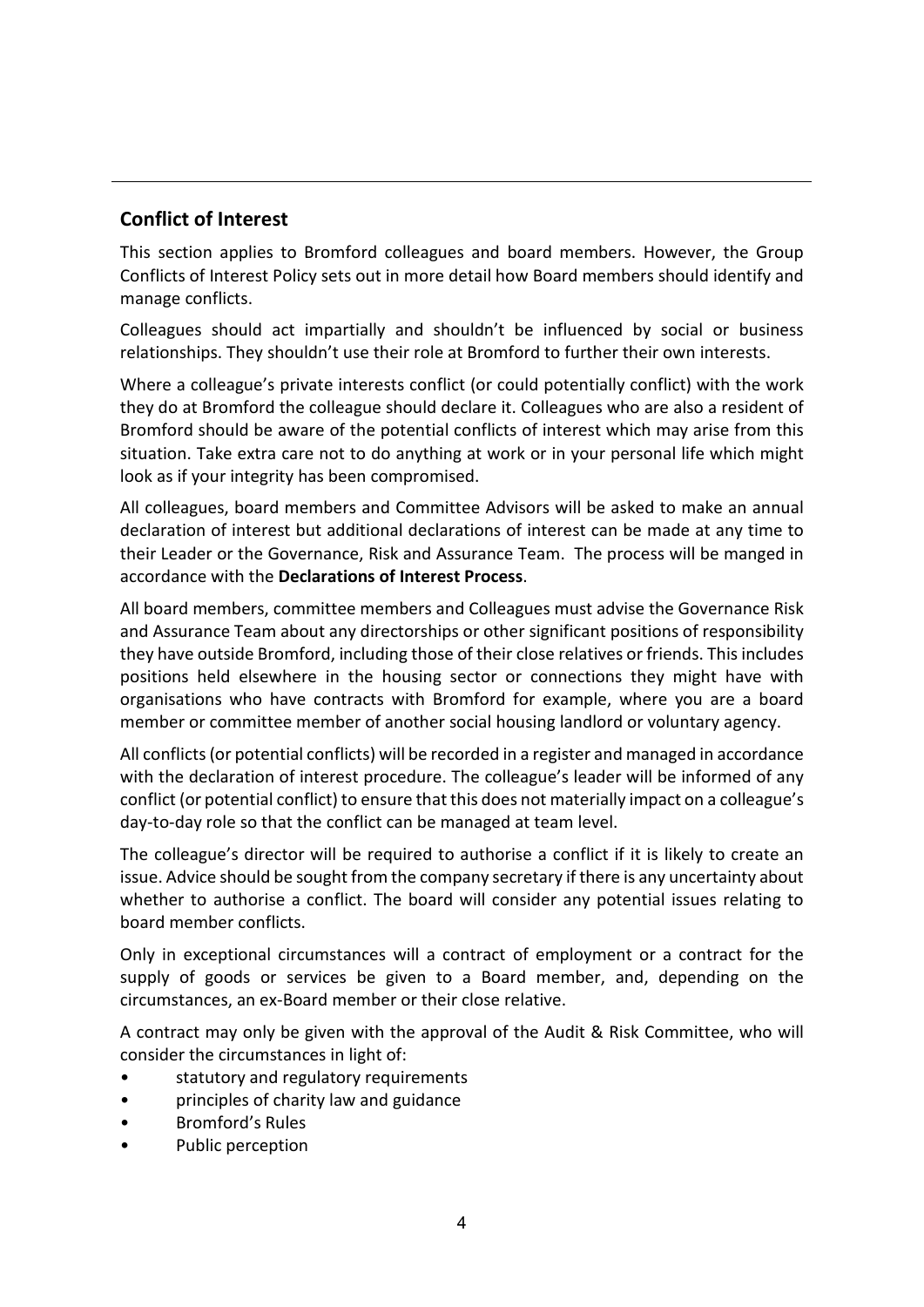Under S122 of the Housing and Regeneration Act 2008, current or recent shareholders of a Bromford Company cannot be paid a gift, dividend or bonus. Any payments or benefits that are made in accordance with this policy to any colleague, including the Chief Executive, must be approved by the Board and decisions minuted for public inspection.

# **Colleagues who are Customers**

Bromford recognises that there is much insight we can gain from colleagues who are also customers; customers who wish to become colleagues; or, from colleagues who wish to become customers. However, there should be no preferential treatment for either colleagues or customers and the **Colleagues as Customers Procedure** and any other specific guidance relating to a particular procedure should be followed during any application process and on recruitment. Colleagues who are customers should not use their position to gain access to any information to provide an advantage in their private life and may be the subject of disciplinary action if this is the case. The following principles should be adhered to:

- Fairness and equal opportunity.
- No preferential treatment.
- Encouragement without favouritism.
- Adherence to policies and procedures.
- Relevant declarations of interest to be made and recorded.

# **Gifts and Hospitality**

# • **Given by Bromford colleagues**

Money spent on gifts and hospitality should be reasonable and justified. The Board will set an example when using Bromford funds. Our **Gifts & Hospitality Process**sets out when and how we should give gifts and hospitality, including how these should be captured and recorded.

# • **Given to Bromford colleagues**

Any offer should be carefully considered before it is accepted. If a gift or hospitality is accepted, it should be reasonable and in proportion to the work that has been done to deserve it. Colleagues must not ask for personal gifts or suggest a gift or hospitality under any circumstances.

The **Gifts & Hospitality Process** sets out when colleagues can consider accepting an offer of a gift or hospitality or when they should politely decline it. A register is kept by the Governance, Risk and Assurance Team to record gifts and hospitality that colleagues have given and received.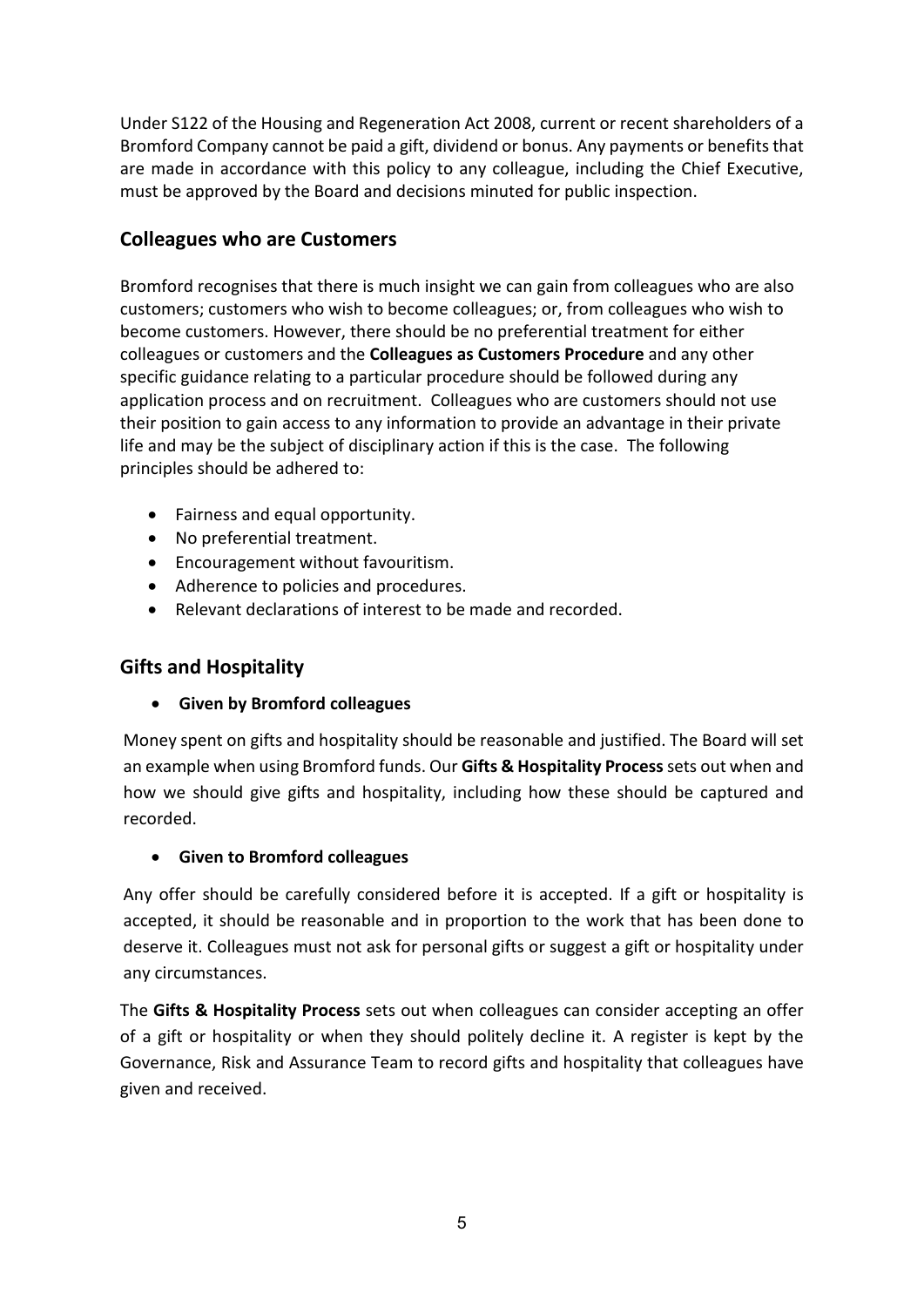# **Bribery**

Bribes may take different forms but they usually involve a corrupt intent and are of benefit to both parties involved. Examples are:

- A direct or indirect promise of something of value;
- The offer or receipt of a fee, reward or other advantage; and
- The giving of a donation with the aim of influencing a decision or action.

Bromford is committed to an effective anti-bribery strategy. As part of this commitment Bromford will be proactive in communicating its anti-bribery stance to colleagues and external organisations.

Colleagues should never:

- offer, accept or demand a bribe (including excessive gifts and hospitality) in order to attract or keep business or gain any other inappropriate advantage;
- offer or give in to demands to make illicit or illegal payments to anyone we do business with;
- engage and/or pay for services we don't legitimately need or have received in line with our Procurement Policy;
- make illegal or inappropriate contributions to candidates for public office or to political parties/organisations.

To support this stance, we will:

- annually review the levels of gifts and hospitality that are deemed acceptable or excesses and the appropriate course of actions;
- carry out periodic, informed and documented risk assessments of potential bribery risks faced by the business;
- provide training to colleagues and board members on the Bribery Act and counter bribery procedures;
- be proactive in communicating its anti-bribery stance to employees and external organisations; and
- we will produce an annual compliance statement and have periodic independent reviews to confirm that we follow the policy principles.

Colleagues should comply with Bromford's financial, auditing and management control systems.

The potential consequences of being convicted of a bribery offence, include sanctions for both individuals and organisation. The organisation could receive an unlimited fine, and individuals can face up to 10 years imprisonment.